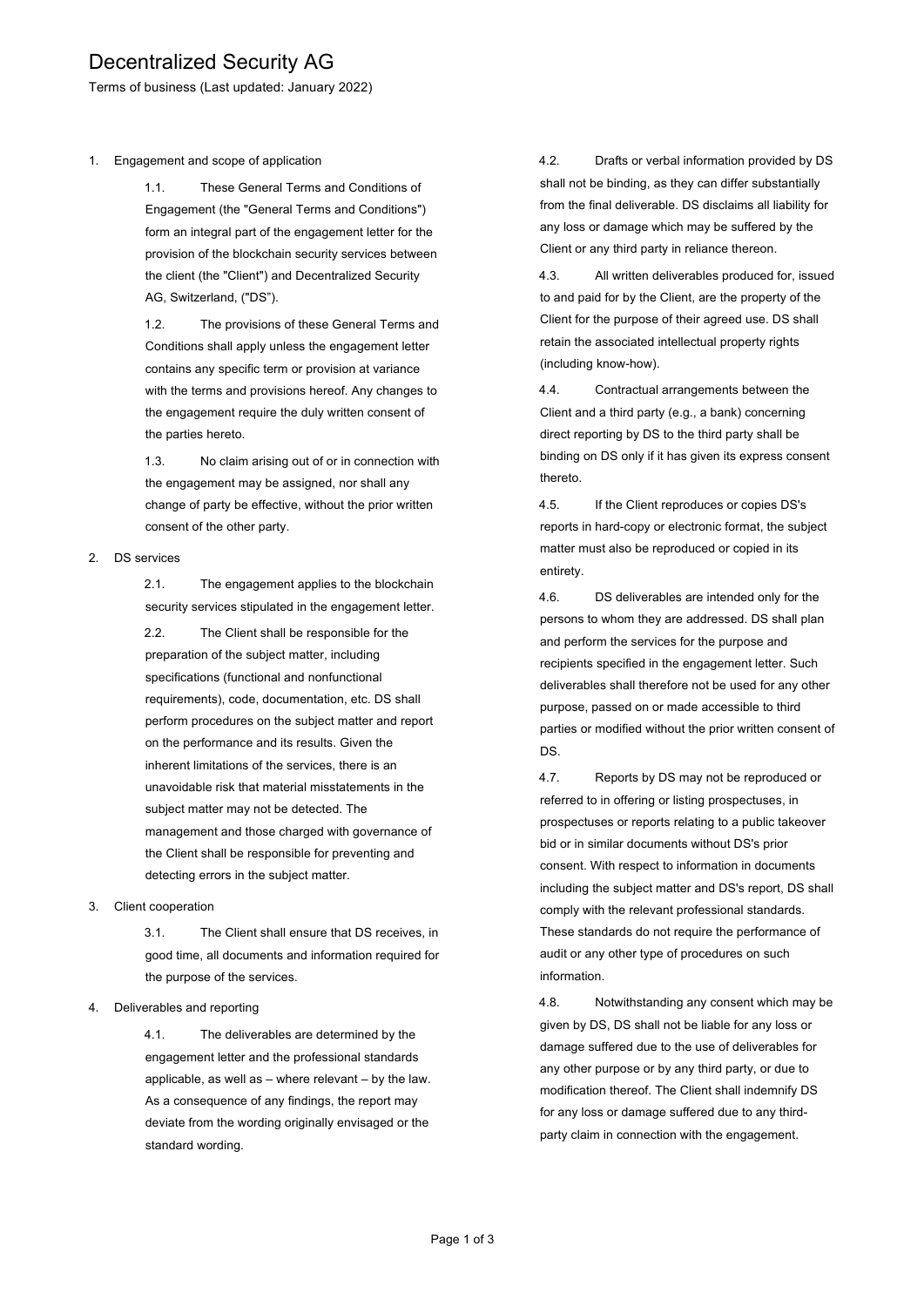# Decentralized Security AG

Terms of business (Last updated: January 2022)

5. Sub-contracting of third parties by DS

5.1. For the purpose of performing the engagement and for regulatory and administrative purposes, DS may appoint third parties as subcontractors.

5.2. The engagement is, however, exclusive to DS and the Client. DS shall be responsible to the Client alone for the performance of the services and for the protection of the information and data supplied to the sub-contractors.

5.3. The Client and its affiliates shall have no direct claim against sub-contracted companies to the fullest extent permitted by law.

6. Confidentiality and data protection

6.1. Subject to the provisions set out below, the parties shall treat as confidential, both throughout the duration of the engagement and after the termination thereof, the engagement itself and all information and data disclosed to them in providing or receiving the services under this engagement. Both parties shall comply with the provisions of the Swiss Data Protection Act at all times.

6.2. This provision shall not apply to information and data that may be disclosed pursuant to the written consent of the party entitled to it or to information and data that is already in the public domain or is known to a party independently of this engagement.

6.3. The parties may disclose information and data by reason of:

- a. any statutory or regulatory provision,
- b. any decision of a court or public authority,
- c. obligations to regulatory authorities and professional bodies, as well as
- d. safeguarding their interests to their insurers and legal advisors.

6.4. DS may, both in Switzerland and abroad, pass on information and data in the context of performing the engagement to sub-contractors who are themselves bound by a legal or contractual duty of confidentiality (e.g., for storing information and data, and printing, reproducing and dispatching reports or other deliverables of DS).

6.5. DS may use information and data, both in Switzerland and abroad, for the purpose of analysis and comparison of performance (benchmarking) in anonymized form.

7. Fees, disbursements and other expenses

7.1. DS shall charge fees in accordance with the engagement letter.

7.2. Where a flat-rate or fixed fee is agreed in the engagement letter, the rules of organization and professional ethics of EXPERTsuisse require that the said fee be adjusted on the occurrence of circumstances related to a change in the scope and the performance of the engagement which are not foreseeable for DS and which result in an increase in the amount of work.

7.3. The fees charged shall not include disbursements (e.g., travel expenses, accommodation costs and the cost of meals) and other expenses incurred in connection with the provision of services, which shall be charged to the Client at cost, or at normal market rates as a lump sum for expenses.

7.4. Fees, disbursements and other expenses are presented exclusive of value added tax and other taxes and deductions.

### 8. Invoicing and terms of payment

8.1. In the absence of any objection within ten days after receipt, the invoices presented to the Client by DS shall be deemed to have been approved.

8.2. Unless otherwise agreed by the parties, the due date shall be deemed to be 30 days from the invoice date.

8.3. The parties shall be entitled to enforce any right of set-off only against undisputed or nonappealable claims.

9. Liability

9.1. The liability of DS shall be excluded to the maximum extent permitted by applicable law.

10. Electronic communications and use of electronic collaboration platforms

> 10.1. Throughout the duration of the engagement, the parties shall be entitled to